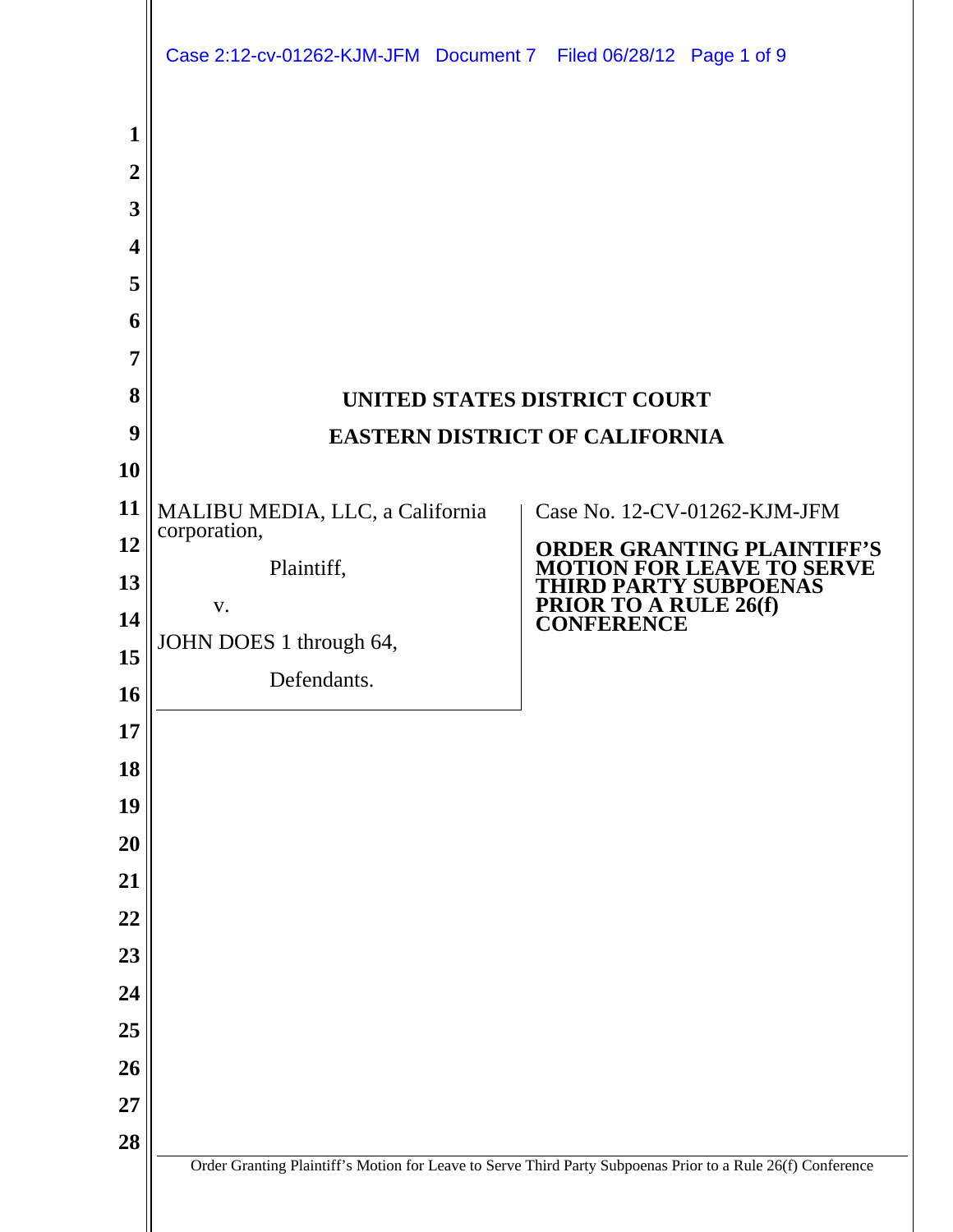**1 2 3 THIS CAUSE** came before the Court upon Plaintiff's Motion for Leave to Serve Third Party Subpoenas Prior to a Rule 26(f) Conference (the "Motion")**,** and the Court being duly advised in the premises does hereby:

**4**

## **FIND, ORDER AND ADJUDGE:**

**5 6** 1. Plaintiff, Malibu Media LLC, is the registered owner of the copyrights to the motion picture titled "Lunchtime Fantasy."

**7 8** 2. Plaintiff filed a complaint against Doe defendants alleging direct copyright infringement and contributory copyright infringement. Compl. ¶¶ 45-61.

**9 10 11 12 13 14 15 16 17 18 19 20 21 22** 3. The Cable Privacy Act generally prohibits cable operators from disclosing personally identifiable information regarding subscribers without either (1) the prior written or electronic consent of the subscriber; or (2) a court order, provided the cable operator provides the subscriber with notice of the disclosure. 47 U.S.C. §  $551(c)(1)$ , $(c)(2)(B)$ . A cable operator is defined as "any person or group of persons (A) who provides cable service over a cable system and directly or through one or more affiliates owns a significant interest in such cable system, or (B) who otherwise controls or is responsible for, through any arrangement, the management and operation of such a cable system." 47 U.S.C. § 522(5). Accordingly, Plaintiff seeks a court order instructing Comcast Cable, Road Runner, SBC Internet Services, SureWest Broadband, Surewest Internet, Wave Broadband, and XO Communications to produce documents and information sufficient to identify the users of the IP addresses. A chart of the Internet Protocol Addresses and corresponding Internet Service Providers is below:

**23**

**24**

**25**

**26**

|   | 24.10.61.66   | <b>Comcast Cable</b> |
|---|---------------|----------------------|
|   | 24.10.65.89   | <b>Comcast Cable</b> |
|   | 24.2.59.141   | <b>Comcast Cable</b> |
|   | 24.7.158.252  | <b>Comcast Cable</b> |
|   | 24.7.181.213  | <b>Comcast Cable</b> |
| 6 | 67.172.181.57 | <b>Comcast Cable</b> |
|   | 67.181.31.28  | <b>Comcast Cable</b> |

**28**  $\|$  1

**27**

Order Granting Plaintiff's Motion for Leave to Serve Third Party Subpoenas Prior to a Rule 26(f) Conference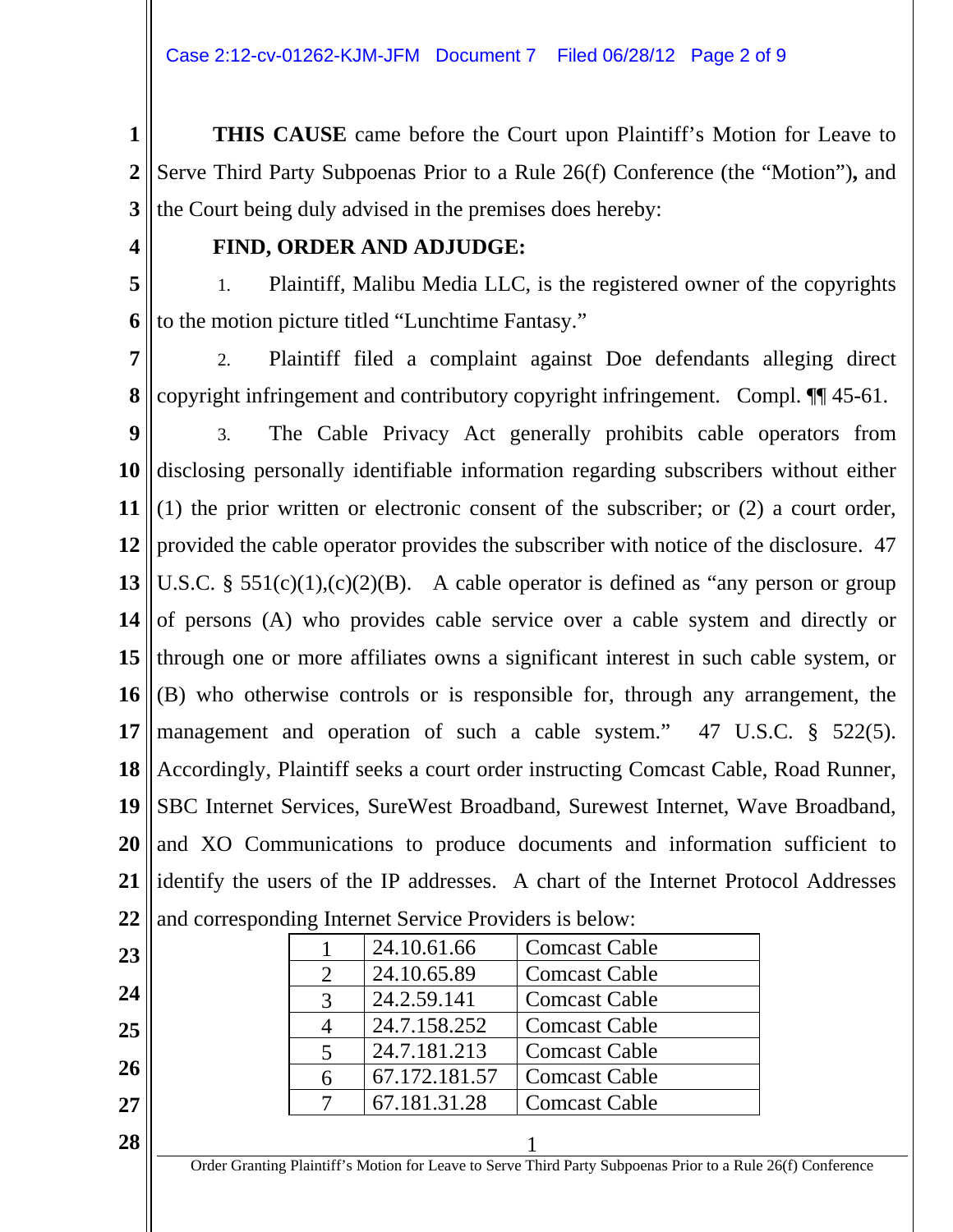## Case 2:12-cv-01262-KJM-JFM Document 7 Filed 06/28/12 Page 3 of 9

|                         | 8        | 71.193.21.247                  | <b>Comcast Cable</b>                                                                                                          |
|-------------------------|----------|--------------------------------|-------------------------------------------------------------------------------------------------------------------------------|
| $\mathbf{1}$            | 9        | 71.197.89.131                  | <b>Comcast Cable</b>                                                                                                          |
| $\boldsymbol{2}$        | 10       | 76.105.19.175                  | <b>Comcast Cable</b>                                                                                                          |
| 3                       | 11       | 76.105.6.44                    | <b>Comcast Cable</b>                                                                                                          |
|                         | 12       | 76.114.10.107                  | <b>Comcast Cable</b>                                                                                                          |
| $\overline{\mathbf{4}}$ | 13       | 76.125.49.126                  | <b>Comcast Cable</b>                                                                                                          |
| 5                       | 14       | 76.125.63.137                  | <b>Comcast Cable</b>                                                                                                          |
|                         | 15       | 76.127.113.67                  | <b>Comcast Cable</b>                                                                                                          |
| 6                       | 16       | 76.20.62.158                   | <b>Comcast Cable</b>                                                                                                          |
| $\overline{7}$          | 17       | 98.208.106.142                 | <b>Comcast Cable</b>                                                                                                          |
| 8                       | 18       | 98.224.25.213                  | <b>Comcast Cable</b>                                                                                                          |
|                         | 19       | 98.224.28.150                  | <b>Comcast Cable</b>                                                                                                          |
| 9                       | 20       | 98.238.153.187                 | <b>Comcast Cable</b>                                                                                                          |
| <b>10</b>               | 21       | 98.244.1.188                   | <b>Comcast Cable</b>                                                                                                          |
|                         | 22       | 98.244.31.113                  | <b>Comcast Cable</b>                                                                                                          |
| 11                      | 23       | 98.244.46.245                  | <b>Comcast Cable</b>                                                                                                          |
| 12                      | 24       | 98.244.49.47                   | <b>Comcast Cable</b>                                                                                                          |
|                         | 25       | 98.255.206.66                  | <b>Comcast Cable</b>                                                                                                          |
| 13                      | 26       | 98.255.69.11                   | <b>Comcast Cable</b>                                                                                                          |
| 14                      | 27       | 75.80.25.201                   | <b>Road Runner</b>                                                                                                            |
| 15                      | 28       | 75.80.44.71                    | Road Runner                                                                                                                   |
|                         | 29       | 76.175.225.39                  | <b>Road Runner</b>                                                                                                            |
| 16                      | 30       | 98.154.156.153                 | <b>Road Runner</b>                                                                                                            |
| 17                      | 31       | 108.211.82.165                 | <b>SBC</b> Internet Services                                                                                                  |
|                         | 32       | 108.213.77.146                 | <b>SBC</b> Internet Services                                                                                                  |
| 18                      | 33       | 69.226.74.10                   | <b>SBC</b> Internet Services                                                                                                  |
| 19                      | 34       | 69.227.126.50                  | <b>SBC</b> Internet Services                                                                                                  |
| 20                      | 35       | 69.227.18.86                   | <b>SBC</b> Internet Services                                                                                                  |
|                         | 36       | 70.135.114.244                 | <b>SBC</b> Internet Services                                                                                                  |
| 21                      | 37       | 71.142.232.97<br>71.142.235.33 | <b>SBC</b> Internet Services                                                                                                  |
| 22                      | 38       |                                | <b>SBC</b> Internet Services                                                                                                  |
|                         | 39       | 75.26.188.166<br>75.42.70.222  | <b>SBC</b> Internet Services<br><b>SBC</b> Internet Services                                                                  |
| 23                      | 40       | 75.45.19.160                   | <b>SBC</b> Internet Services                                                                                                  |
| 24                      | 41<br>42 | 76.196.79.186                  | <b>SBC</b> Internet Services                                                                                                  |
| 25                      | 43       | 76.201.64.40                   | <b>SBC</b> Internet Services                                                                                                  |
|                         | 44       | 76.201.80.177                  | <b>SBC</b> Internet Services                                                                                                  |
| 26                      | 45       | 76.225.57.42                   | <b>SBC</b> Internet Services                                                                                                  |
| 27                      | 46       | 76.241.24.21                   | <b>SBC</b> Internet Services                                                                                                  |
|                         |          |                                |                                                                                                                               |
| 28                      |          |                                | $\overline{2}$<br>Order Granting Plaintiff's Motion for Leave to Serve Third Party Subpoenas Prior to a Rule 26(f) Conference |
|                         |          |                                |                                                                                                                               |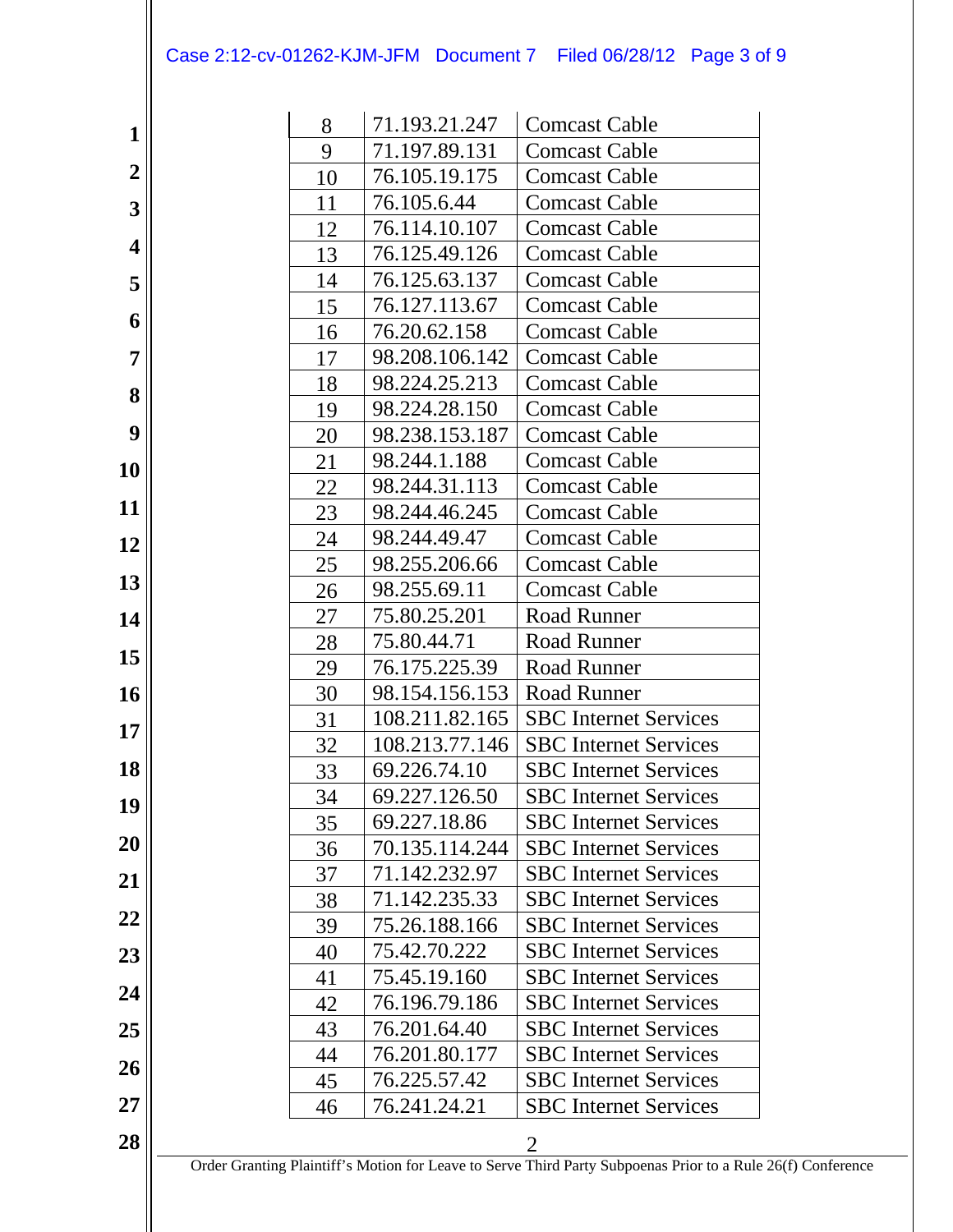47 | 99.108.37.105 | SBC Internet Services 48 | 99.113.69.134 | SBC Internet Services 49 | 99.116.21.108 | SBC Internet Services

**1 2**

**3 4**

**6 7**

**5**

- **8**
- **9**
- **10**
- **11**
- **12**
- **13**

50 99.18.109.3 SBC Internet Services 51 99.185.5.138 SBC Internet Services 52 99.33.249.186 SBC Internet Services 53 99.38.156.231 SBC Internet Services 54 99.60.72.22 SBC Internet Services 55 64.30.117.146 SureWest Broadband 56 65.78.140.12 SureWest Broadband 57 65.78.141.197 SureWest Broadband 58 66.205.154.114 SureWest Broadband 59 69.62.157.101 SureWest Broadband 60 69.62.171.49 SureWest Broadband 61 69.4.151.190 Surewest Internet 62 76.14.165.49 Wave Broadband 63 76.14.183.224 Wave Broadband

64 66.237.49.146 XO Communications

- **14 15 16 17 18 19 20 21 22 23 24 25 26 27** 4. Consistent with the vast majority of district courts in this Circuit to consider the issue, the undersigned finds that good cause supports permitting plaintiff to conduct limited early discovery in order to discover the identities of the Doe defendants. First, Plaintiff has only named Doe Defendants in this action, has declared through its counsel that the identities of the Doe Defendants are unknown to Plaintiff at this time, and has credibly declared through its counsel that Plaintiff cannot serve the Complaint until it conducts discovery into the identities of the persons associated with the IP addresses in Exhibit A to Plaintiff's counsel's declaration. See Declaration of Leemore Kushner ("Kushner Decl.") at ¶¶ 3-4. Second, Plaintiff plainly cannot conduct a Rule 26(f) conference without knowing the names and contact information of the Doe defendants. Kushner Decl. at ¶ 3. Third, Plaintiff's representations presently support that each IP address is associated with a particular individual and that the discovery sought will facilitate identification of the defendants and service of process. Kushner Decl. at ¶ 4. The
- $28$   $\frac{3}{2}$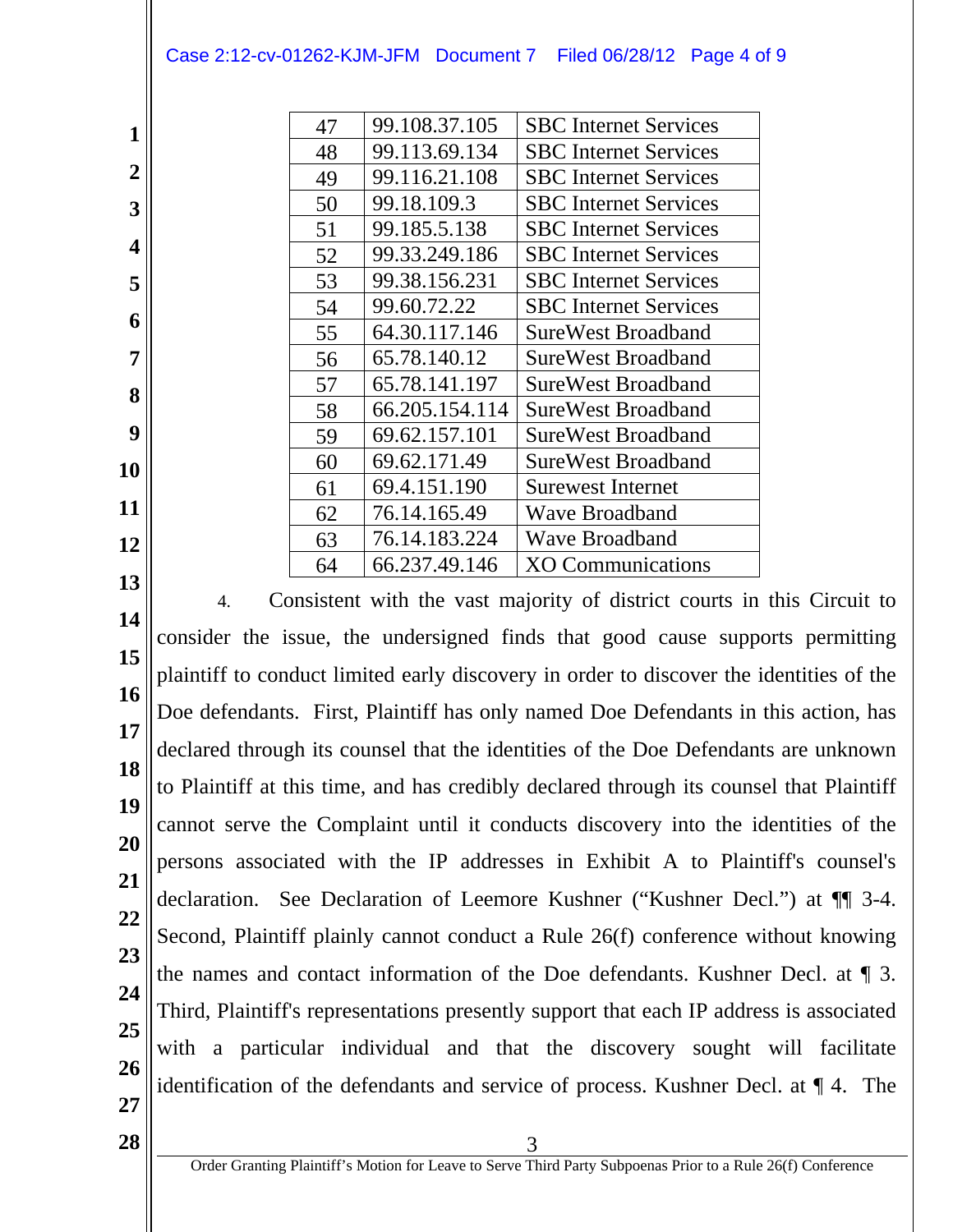**1 2 3 4** Court also finds that the ISPs will not suffer any material prejudice by being served with Rule 45 subpoenas that require the ISPs to provide the names and contact information of some of its customers. Plaintiff's discovery is limited in terms of the type of information sought.

**5 6 7 8 9 10 11 12 13 14** 5. Courts in the Ninth Circuit have considered four factors derived from Columbia Ins. Co. v. Seescandy.com, 185 F.R.D. 573 (N.D.Cal. 1999), in evaluating motions for permission to conduct early discovery in cases such as this one, "whether the plaintiff: (1) identifies the Doe Defendant with sufficient specificity that the court can determine that the defendant is a real person who can be sued in federal court, (2) recounts the steps taken to locate and identify the defendant, (3) demonstrates that the action can withstand a motion to dismiss, and (4) proves that the discovery is likely to lead to identifying information that will permit service of process." See MCGIP, LLC v. Does  $1-49$ , 2011 WL 3607666 at  $*2$  (citing Columbia Ins. Co., 185 F.R.D. at 578-80).

**15 16 17 18 19 20 21 22 23 24 25 26 27** A. Identification of Defendants: Plaintiff provides the Court with the unique IP addresses and names of the ISPs that provided internet access for the users of the identified IP addresses. IPP Limited, Plaintiff's investigator, allegedly recorded each IP address assigned to the defendants by the ISP, sending it a piece of plaintiff's copyrighted work in violation of plaintiff's exclusive distribution right under 17 U.S.C. §106. The requested discovery will provide the true names and addresses of the individuals Plaintiff alleged performed the infringing acts. Plaintiff has alleged and Plaintiff's counsel has declared that, the ISP has the ability to correlate the IP Address used to commit the infringement to the subscriber of internet service, who Plaintiff alleged committed the infringement. See Dec. Leemore Kushner at ¶ 5. The court finds that plaintiff has sufficiently identified each John Doe defendant such that the court can determine that the defendants are real persons or entities who may be sued in federal court.

**28**  $\|$  4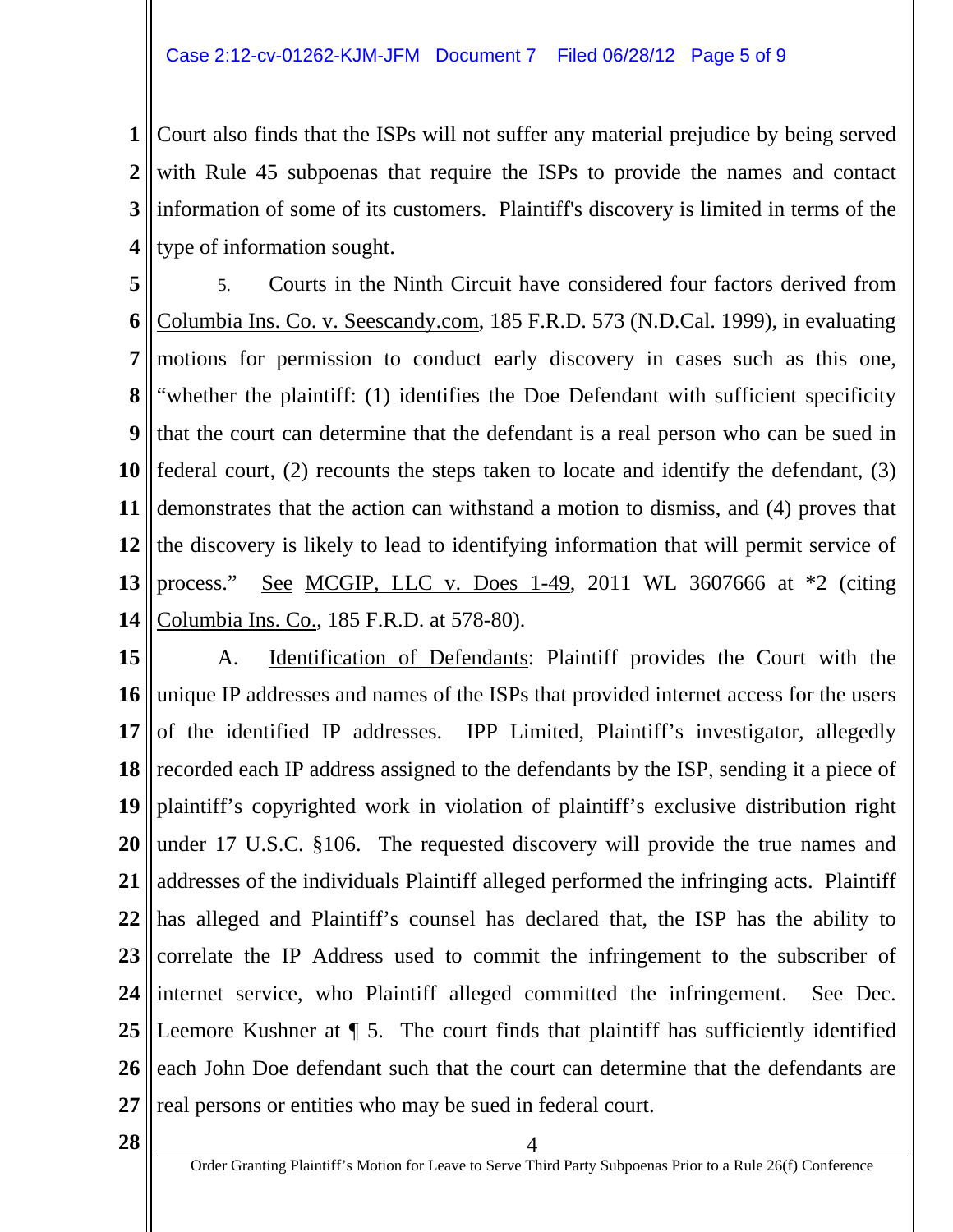**1 2 3 4 5 6 7 8** B. Previous Steps Taken to Locate Defendants: Plaintiff has identified the Doe defendants' IP addresses and ISPs. Because the transactions at issue occurred entirely online, the IP addresses and ISPs are the defendants' only available identifying information. Without discovery, there are no other measures Plaintiff can take to identify the Doe defendants or obtain their personal information. The Court therefore finds that Plaintiff has made a good faith effort to comply with the requirements of service of process and specifically identify defendants. See Columbia Ins. Co.*,* 185 F.R.D. at 579.

**9 10 11 12 13 14 15 16 17 18 19 20 21 22 23 24 25 26 27** C. The Action can Withstand a Motion to Dismiss: "[A] plaintiff who claims copyright infringement must show: (1) ownership of a valid copyright; and (2) that the defendant violated the copyright owner's exclusive rights under the Copyright Act." Ellison v. Robertson*,* 357 F.3d 1072, 1076 (9th Cir.2004) (citing 17 U.S.C. § 501(a) (2003); Ets–Hokin v. Skyy Spirits, Inc.*,* 225 F.3d 1068, 1073 (9th Cir.2000)). To prove a claim of direct copyright infringement, "a plaintiff must show that he owns the copyright and that the defendant himself violated one or more of the plaintiff's exclusive rights under the Copyright Act," whereas "[o]ne who, with knowledge of the infringing activity, induces, causes or materially contributes to the infringing conduct of *another* may be liable as a 'contributory' [copyright] infringer. Id*.* (alteration in original) (citation omitted). The Ninth Circuit has "interpreted the knowledge requirement for contributory copyright infringement to include both those with *actual knowledge* and those who *have reason to know* of direct infringement." Id. (alteration in original) (citation omitted). Plaintiff alleges that it is the owner, and holds the copyright registration certificate, of a motion picture that Defendants copied and publicly distributed without authorization. Plaintiff alleges that the Defendants knew or should have known that other BitTorrent users in a swarm with it, here the other Defendants, were directly infringing Plaintiff's copyrighted Work by copying

 $28$   $\frac{1}{2}$   $\frac{5}{2}$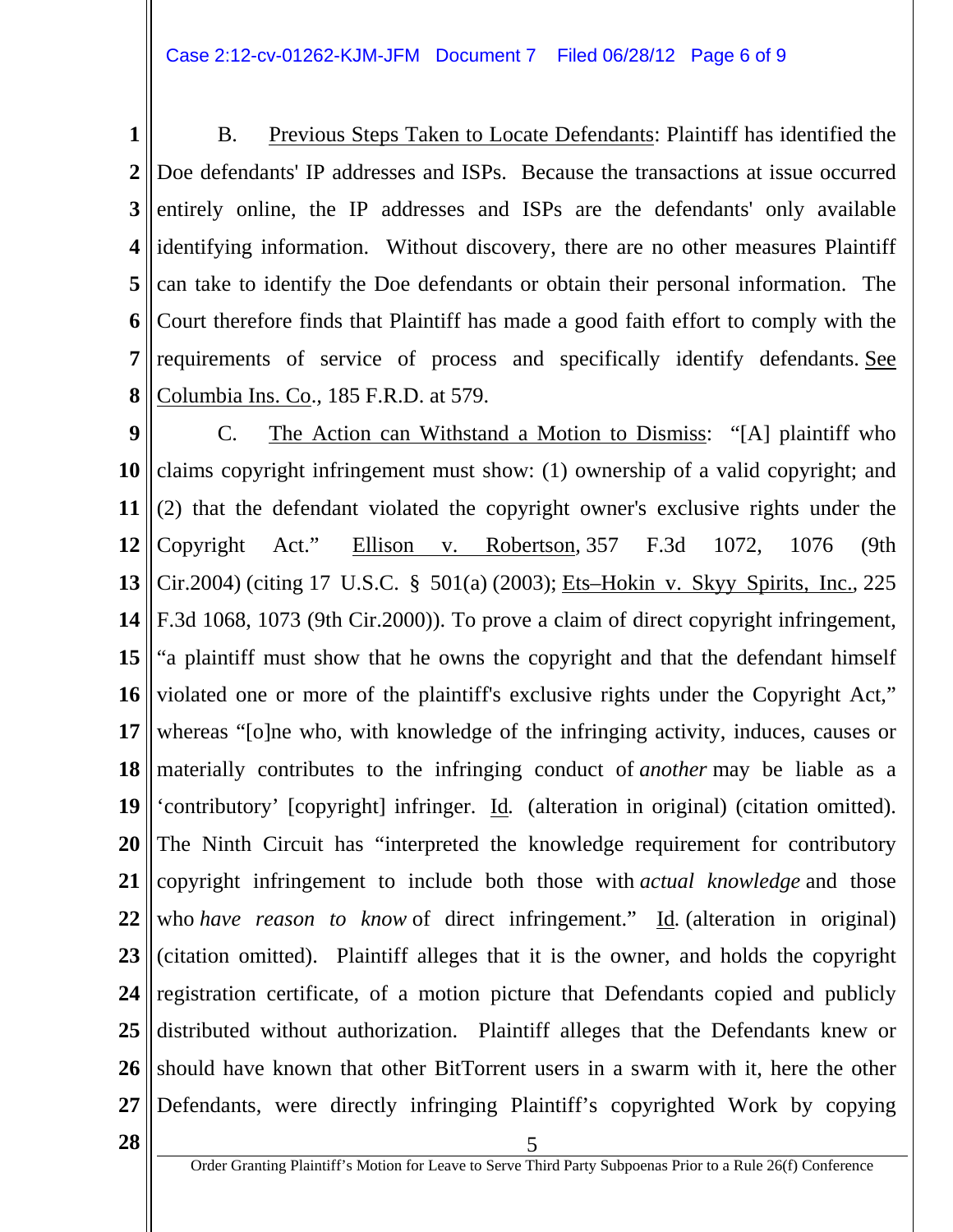**1 2 3 4 5 6 7** constituent elements of the registered Work that are original and each Defendant directly participated in and therefore materially contributed to each other Defendant's infringing activities. Compl.  $\P$  57-59. Accordingly, Plaintiff has alleged the prima facie elements of both direct and contributory copyright infringement and could withstand a motion to dismiss these claims. See Columbia Ins. Co.*,* 185 F.R.D. at 579–80. In this case, Malibu Media, LLC, has alleged sufficient facts to withstand a motion to dismiss on its claim asserted in this lawsuit.

**8 9 10 11 12 13** i. Joinder: Consistent with the overwhelming majority of Courts to consider the issue, prior to the identification of the Doe Defendants, this Court finds joinder is proper. This finding is made without prejudice to the Defendant's ability to raise the issue after the disclosure of the Doe Defendants' identities. (See Liberty Media Holdings, LLC v. Does 1-62, 2011 WL 1869923 (S.D. Cal. 2011); OpenMind Solutions, Inc. v. Does 1-39, 2011 WL 4715200 (N.D. Cal. 2011)).

**14 15 16 17 18 19 20 21 22 23 24** D. Reasonable Likelihood that Discovery will lead to Identification: The fourth factor examines whether Plaintiff has demonstrated that there is a reasonable likelihood that the discovery it requests will lead to the identification of Defendants such that it may effect service of process. Columbia Ins. Co., 185 F.R.D. at 580. As indicated above, Plaintiff contends that the key to locating Defendants is through the IP addresses associated with the alleged activity on BitTorrent. Specifically, Plaintiff contends that because ISPs assign a unique IP address to each subscriber and retain subscriber activity records regarding the IP addresses assigned, the information sought in the subpoena will enable Plaintiff to serve Defendants and proceed with this case. Taking this into account, the Court finds that Plaintiff has made a sufficient showing as to this factor.

**25**

6. For Good Cause shown, It Is Hereby Ordered that:

**26 27** (A) Plaintiff, Malibu Media, LLC, may serve a subpoena, pursuant to Fed.R.Civ.P. 45, on Comcast Cable, Road Runner, SBC Internet Services,

 $\begin{array}{c|c|c|c|c} \hline \textbf{28} & \textbf{6} \end{array}$ 

Order Granting Plaintiff's Motion for Leave to Serve Third Party Subpoenas Prior to a Rule 26(f) Conference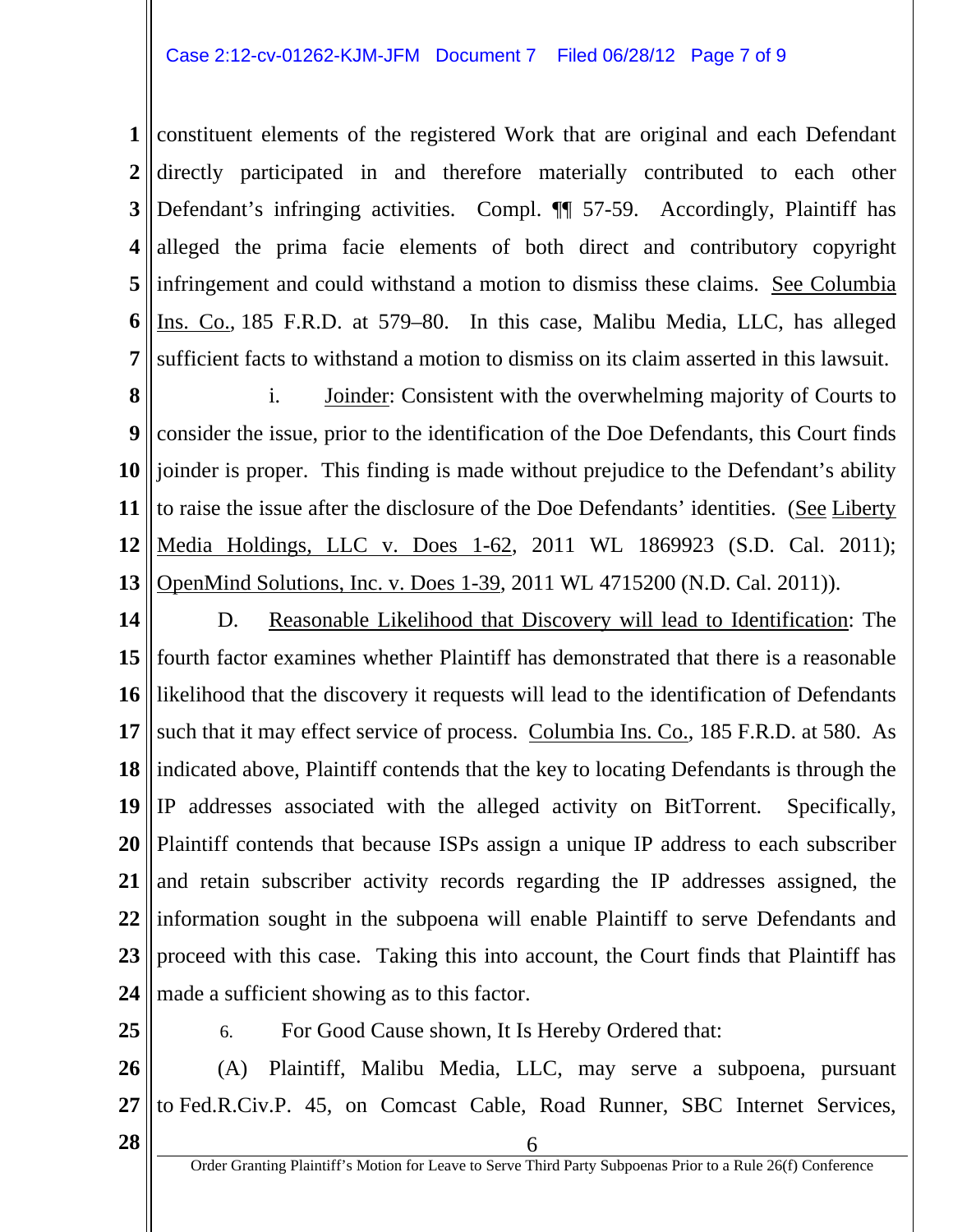**1 2 3** SureWest Broadband, Surewest Internet, Wave Broadband, and XO Communications that seeks information sufficient to identify the Defendants, including their names, current addresses, telephone numbers and e-mail addresses;

**4**

**5**

(B) Plaintiff, Malibu Media, LLC, may only use the information disclosed for the sole purpose of protecting its rights in pursuing this litigation;

**6 7 8 9 10** (C) Within thirty (30) calendar days after service of the subpoenas, Comcast Cable, Road Runner, SBC Internet Services, SureWest Broadband, Surewest Internet, Wave Broadband, and XO Communications shall notify the subscribers that their identities are sought by Malibu Media, LLC and shall deliver a copy of this order to them;

**11 12 13 14 15 16 17 18 19 20 21 22 23 24 25** Comcast Cable, Road Runner, SBC Internet Services, SureWest Broadband, Surewest Internet, Wave Broadband, and XO Communications shall not require plaintiff to pay a fee in advance of providing the subpoenaed information; nor shall Comcast Cable, Road Runner, SBC Internet Services, SureWest Broadband, Surewest Internet, Wave Broadband, and XO Communications require plaintiff to pay a fee for an IP address that is not controlled by it, or for duplicate IP addresses that resolve to the same individual, or for an IP address that does not provide the name of a unique individual, or for their internal costs to notify its customers. If necessary, the Court shall resolve any disputes between Comcast Cable, Road Runner, SBC Internet Services, SureWest Broadband, Surewest Internet, Wave Broadband, and XO Communications and Plaintiff regarding the reasonableness of the amount proposed to be charged by Comcast Cable, Road Runner, SBC Internet ///// ///// /////

- **26** /////
- **27** /////

**28**  $\parallel$  7

Order Granting Plaintiff's Motion for Leave to Serve Third Party Subpoenas Prior to a Rule 26(f) Conference